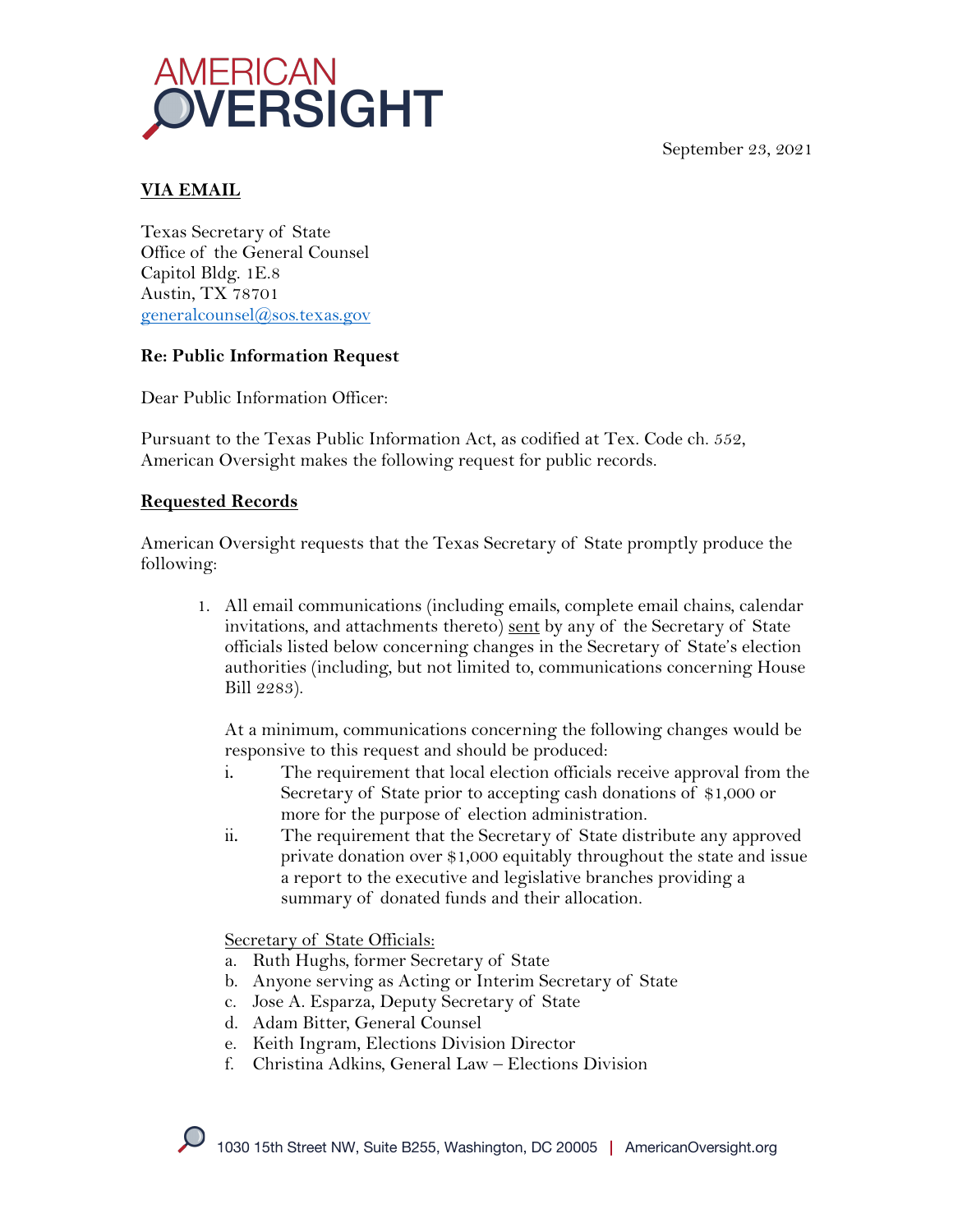In an effort to accommodate the Secretary of State and reduce the number of potentially responsive records to be processed and produced, American Oversight has limited request item 1 to emails sent by the listed officials. To be clear, however, American Oversight still requests that complete email chains be produced, displaying both sent and received messages. This means, for example, that both Deputy Secretary Esparza's response to an email concerning the requirement that the Secretary of State distribute any approved private donation over \$1,000 equitably throughout the state and the initial received message are responsive to this request and should be produced.

2. All records reflecting any formal or informal directive, order, advisory, guidance, or final analysis regarding the provisions of House Bill 2283 referenced in request item 1.

For both items 1 and 2, please provide all responsive records from February 20, 2021, through the date the search is conducted.

American Oversight seeks all responsive records regardless of format, medium, or physical characteristics. In conducting your search, please understand the term "record" in its broadest sense, to include any written, typed, recorded, graphic, printed, or audio material of any kind. We seek records of any kind, including electronic records, audiotapes, videotapes, and photographs, as well as letters, emails, facsimiles, telephone messages, voice mail messages and transcripts, notes, or minutes of any meetings, telephone conversations or discussions. Our request includes any attachments to these records. **No category of material should be omitted from search, collection, and production.**

In addition, American Oversight insists that your office use the most up-to-date technologies to search for responsive information and take steps to ensure that the most complete repositories of information are searched. American Oversight is available to work with you to craft appropriate search terms. **However, custodian searches are still required; governmental authorities may not have direct access to files stored in .PST files, outside of network drives, in paper format, or in personal email accounts.**

Please search all records regarding official business. **You may not exclude searches of files or emails in the personal custody of your officials, such as personal email accounts.** Emails conducting government business sent or received on the personal account of a governmental authority's officer or employee constitutes a record for purposes of the Texas Public Information Act.1

In the event some portions of the requested records are properly exempt from disclosure, please disclose any reasonably segregable non-exempt portions of the requested records. If it is your position that a document contains non-exempt segments,

<sup>1</sup> Tex. Code § 552.002(a-2); *see also Adkisson v. Paxton*, 459 S.W.3d 761, 773 (Tex. App. 2015).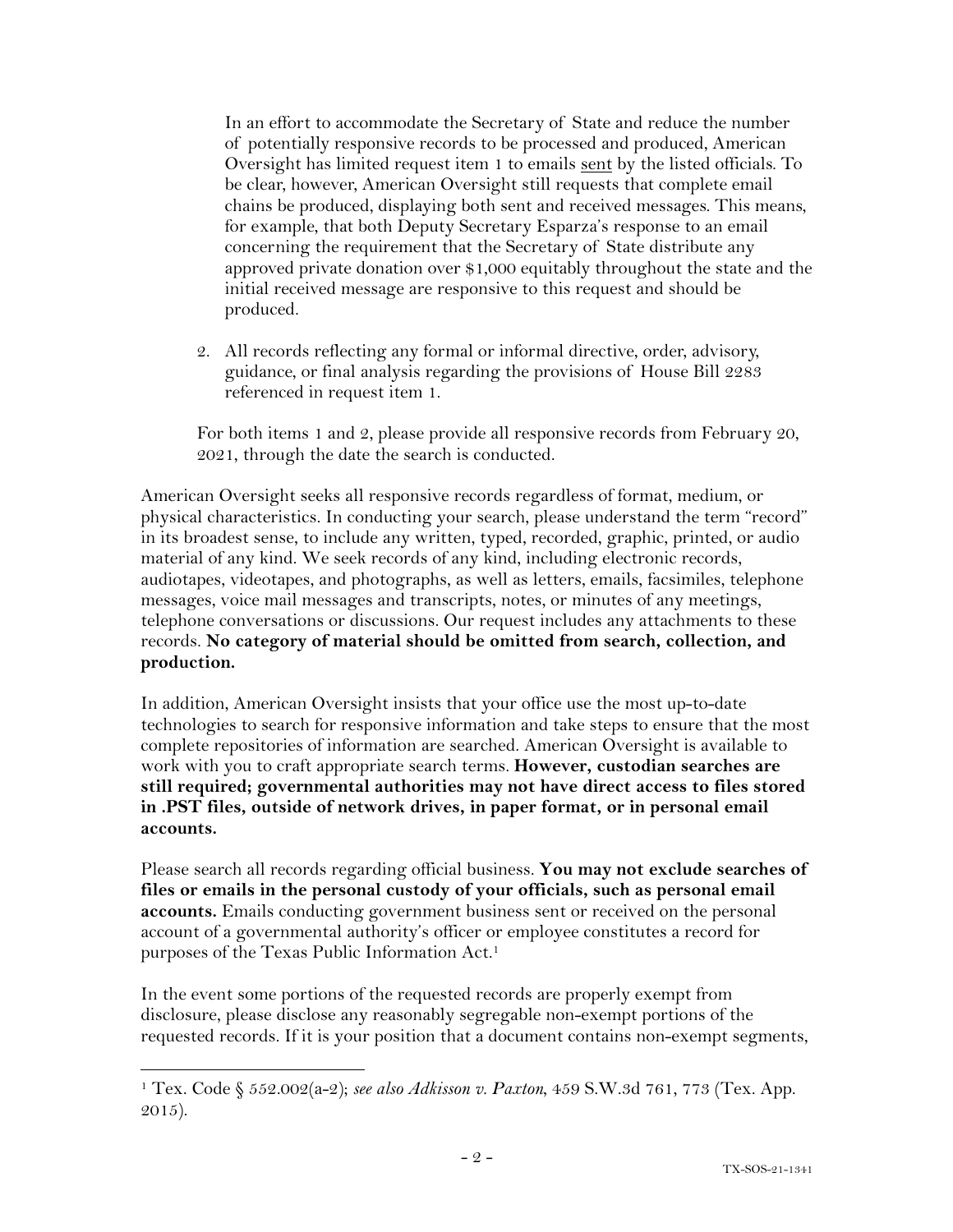but that those non-exempt segments are so dispersed throughout the document as to make segregation impossible, please state what portion of the document is non-exempt, and how the material is dispersed throughout the document. If a request is denied in whole, please state specifically that it is not reasonable to segregate portions of the record for release.

Please take appropriate steps to ensure that records responsive to this request are not deleted by your office before the completion of processing for this request. If records potentially responsive to this request are likely to be located on systems where they are subject to potential deletion, including on a scheduled basis, please take steps to prevent that deletion, including, as appropriate, by instituting a litigation hold on those records.

To ensure that this request is properly construed, that searches are conducted in an adequate but efficient manner, and that extraneous costs are not incurred, American Oversight welcomes an opportunity to discuss its request with you before you undertake your search or incur search or duplication costs. By working together at the outset, American Oversight and your office can decrease the likelihood of costly and time-consuming litigation in the future.

Where possible, please provide responsive material in electronic format by email or in PDF or TIF format on a USB drive. Please send any responsive material being sent by mail to American Oversight, 1030 15th Street NW, Suite B255, Washington, DC 20005. If it will accelerate release of responsive records to American Oversight, please also provide responsive material on a rolling basis.

## **Fee Waiver Request**

In accordance with Tex. Code  $\S$  552.267(a), American Oversight requests a waiver of fees associated with processing this request for records, because such a waiver "is in the public interest because providing the copy of the information primarily benefits the general public." The requested records are directly related to the work of state officials, with the potential to shed light on efforts to implement post-2020 electoral process reformations, which is a subject of substantial public interest in Texas.<sup>2</sup> Accordingly, release of records that may help the public understand the operations and activities of state officials is in the public interest.

Release of the requested records will primarily benefit the public.<sup>3</sup> As a  $501(c)(3)$ nonprofit, American Oversight does not have a commercial purpose and the release of the requested records is not in American Oversight's financial interest, but is rather in the public interest. American Oversight is committed to transparency and makes the responses governmental authorities provide to public records requests publicly available. As noted, the subject of this request is a matter of public interest, and the public would benefit from an enhanced understanding of the government's activities

<sup>2</sup> Paul J. Weber & LM Otero, *Texas Governor Signs New GOP Voting Restrictions Into*  Law, Associated Press, Sept. 7, 2021, https://apnews.com/article/donald-trump-texasvoting-laws-voting-rights-2def6b2ee8d6c313f2cae300c280f5aa.

 $3$  Tex. Code §  $552.267(a)$ .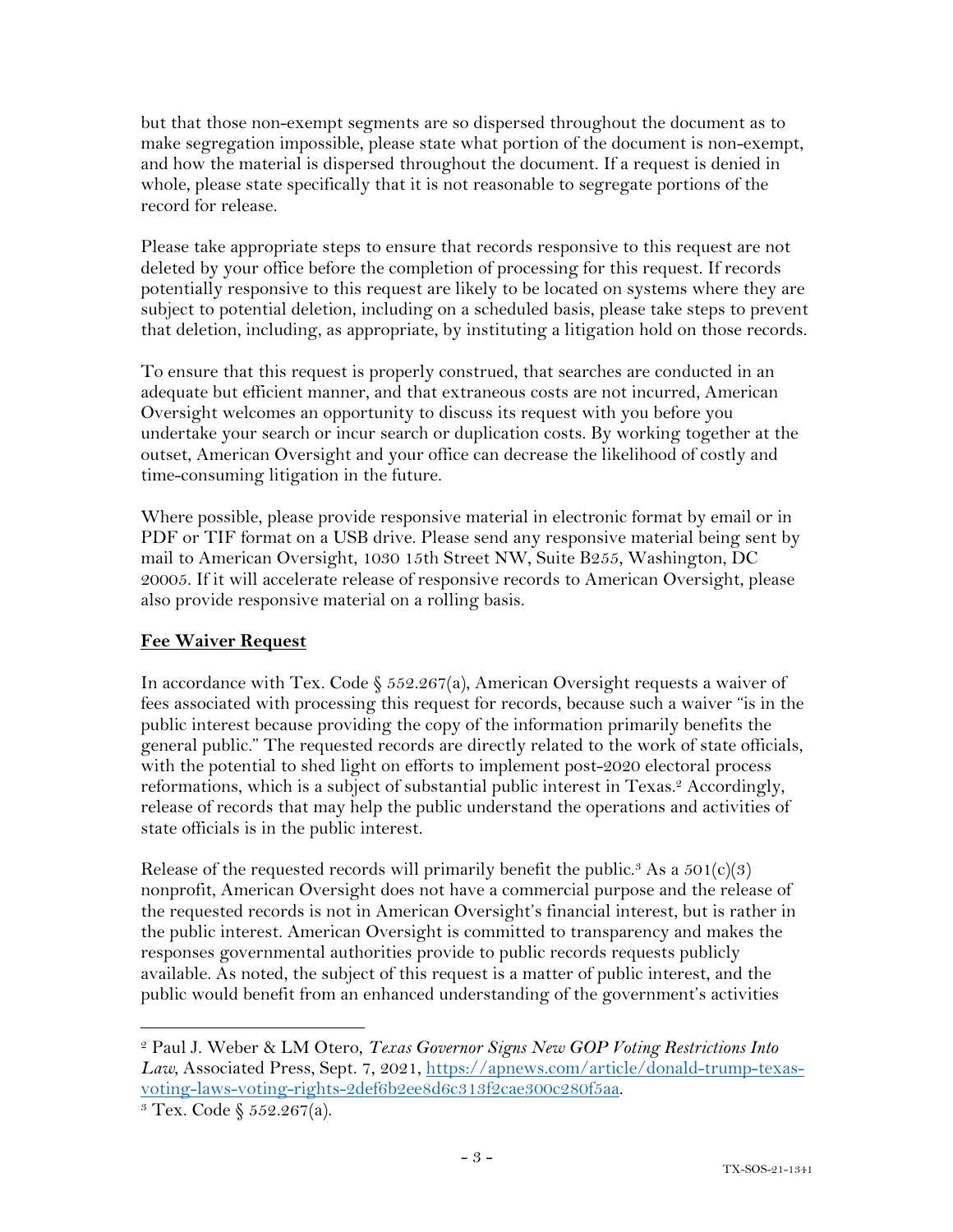through American Oversight's analysis and publication of these records. American Oversight's mission is to promote transparency in government, to educate the public about government activities, and to ensure the accountability of government officials. American Oversight uses the information gathered, and its analysis of it, to educate the public through reports, press releases, or other media. American Oversight also makes materials it gathers available on its public website and promotes their availability on social media platforms, such as Facebook and Twitter.<sup>4</sup>

American Oversight has also demonstrated its commitment to the public disclosure of documents and creation of editorial content through numerous substantive analyses posted to its website.<sup>5</sup> Examples reflecting this commitment to the public disclosure of documents and the creation of editorial content include the posting of records related to the organization's investigations into misconduct and corruption in state governments; <sup>6</sup> the posting of records related to the Trump Administration's contacts with Ukraine and analyses of those contacts;<sup>7</sup> posting records and editorial content about the federal government's response to the Coronavirus pandemic;<sup>8</sup> posting records received as part of American Oversight's "Audit the Wall" project to gather and analyze information related to the administration's proposed construction of a barrier along the U.S.-Mexico border, and analyses of what those records reveal;<sup>9</sup> the posting of records related to an ethics waiver received by a senior Department of Justice attorney and an analysis of what those records demonstrated regarding the Department's process for issuing such waivers;<sup>10</sup> and posting records and analysis of federal officials' use of

response-to-coronavirus; *see, e.g.*, *CDC Calendars from 2018 and 2019: Pandemic-Related Briefings and Meetings*, American Oversight, https://www.americanoversight.org/cdccalendars-from-2018-and-2019-pandemic-related-briefings-and-meetings.

<sup>4</sup> American Oversight currently has approximately 15,640 page likes on Facebook and 108,300 followers on Twitter. American Oversight, Facebook,

https://www.facebook.com/weareoversight/ (last visited Sept. 22, 2021); American Oversight (@weareoversight), Twitter, https://twitter.com/weareoversight (last visited Sept. 22, 2021).

<sup>&</sup>lt;sup>5</sup> News, American Oversight, <u>https://www.americanoversight.org/blog</u>.<br><sup>6</sup> State Investigations, American Oversight, https://www.americanoversight.org/states.<br><sup>7</sup> Trump Administration's Contacts with Ukraine, American Ov

https://www.americanoversight.org/investigation/the-trump-administrationscontacts-with-ukraine.

<sup>8</sup> *See generally The Trump Administration's Response to Coronavirus*, American Oversight, https://www.americanoversight.org/investigation/the-trump-administrations-

<sup>9</sup> *See generally Audit the Wall*, American Oversight,

https://www.americanoversight.org/investigation/audit-the-wall; *see, e.g.*, *Border Wall Investigation Report: No Plans, No Funding, No Timeline, No Wall*, American Oversight, https://www.americanoversight.org/border-wall-investigation-report-no-plans-nofunding-no-timeline-no-wall. 10 *DOJ Records Relating to Solicitor General Noel Francisco's Recusal*, American Oversight,

https://www.americanoversight.org/document/doj-civil-division-response-noelfrancisco-compliance; *Francisco & the Travel Ban: What We Learned from the DOJ Documents*, American Oversight, https://www.americanoversight.org/francisco-thetravel-ban-what-we-learned-from-the-doj-documents.